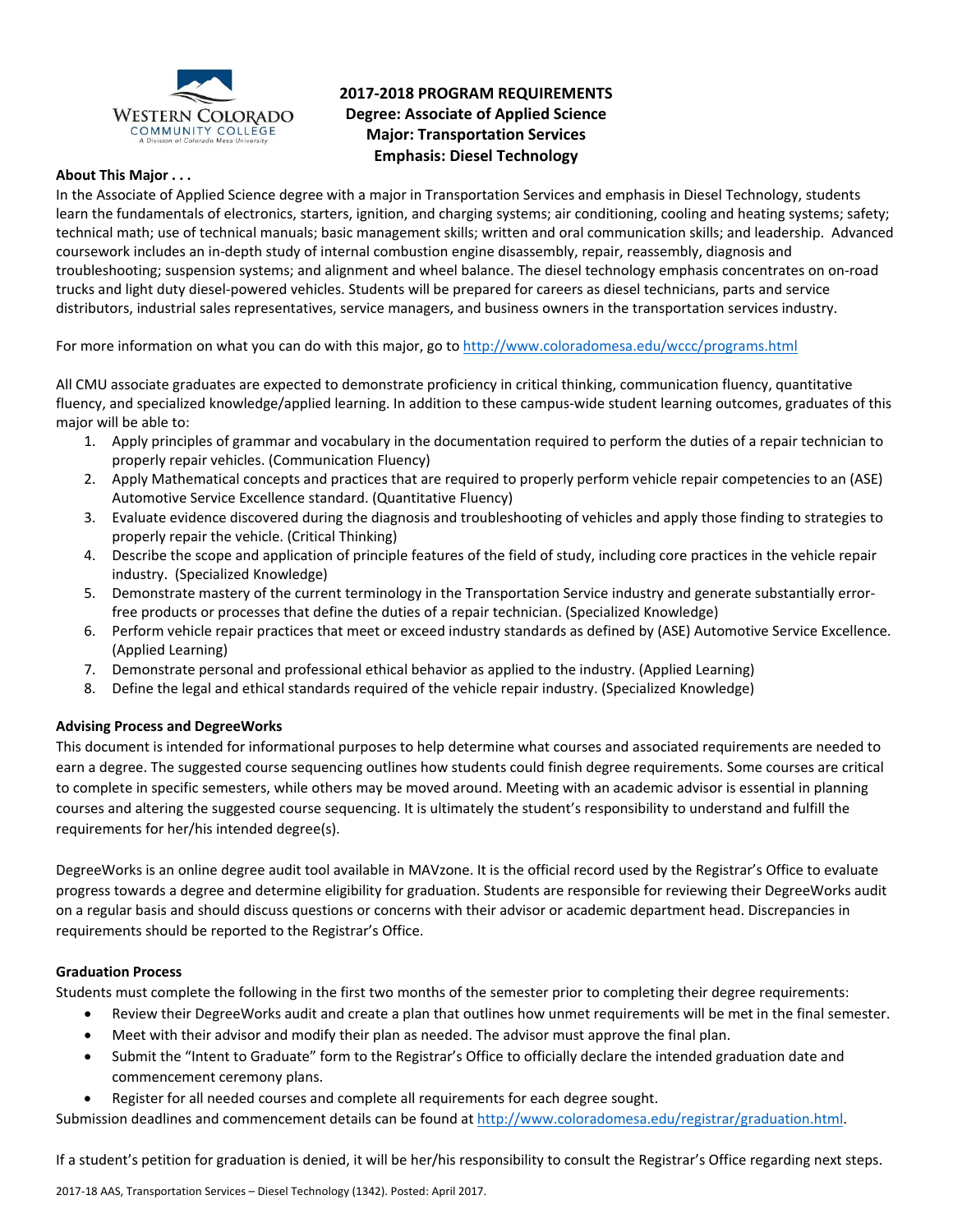# **INSTITUTIONAL DEGREE REQUIREMENTS**

The following institutional degree requirements apply to all CMU/WCCC AAS degrees. Specific programs may have different requirements that must be met in addition to institutional requirements.

- 60 semester hours minimum.
- Students must complete a minimum of 15 of the final 30 semester hours of credit at CMU/WCCC.
- 2.00 cumulative GPA or higher in all CMU/WCCC coursework.
- A course may only be used to fulfill one requirement for each degree/certificate.
- No more than six semester hours of independent study courses can be used toward the degree.
- Non-traditional credit, such as advanced placement, credit by examination, credit for prior learning, cooperative education and internships, cannot exceed 20 semester credit hours for an AAS degree.
- Pre‐collegiate courses (usually numbered below 100) cannot be used for graduation.
- Capstone exit assessment/projects (e.g., Major Field Achievement Test) requirements are identified under Program‐Specific Degree Requirements.
- The Catalog Year determines which program sheet and degree requirements a student must fulfill in order to graduate. Visit with your advisor or academic department to determine which catalog year and program requirements you should follow.
- See "Requirements for Undergraduate Degrees and Certificates" in the catalog for a complete list of graduation requirements.

# **PROGRAM‐SPECIFIC DEGREE REQUIREMENTS**

- 62 semester hours total for the AAS, Transportation Services ‐ Diesel Technology.
- A minimum of 16 semester hours taken at CMU in no fewer than two semesters.
- 2.00 cumulative GPA or higher in all CMU coursework.
- A "C" or better must be achieved in coursework toward major content area.

### **ESSENTIAL LEARNING REQUIREMENTS** (15 semester hours)

See the current catalog for a list of courses that fulfill the requirements below. If a course is an Essential Learning option and a requirement for your major, you must use it to fulfill the major requirement and make a different selection for the Essential Learning requirement.

#### **Communication** (6 semester hours)

- $\Box$  ENGL 111 English Composition (3)
- $\square$  Select one of the following courses:
	- ENGL 112 ‐ English Composition (3)
	- SPCH 101 ‐ Interpersonal Communication (3)
	- SPCH 102 ‐ Speechmaking (3)

#### **Mathematics** (3 semester hours)

MATH 107 ‐ Career Math (3) or higher

#### **Other Essential Learning Core Courses** (6 semester hours)

- $\square$  Select one Social and Behavioral Sciences, History, Natural Sciences, Fine Arts or Humanities course (3)
- $\square$  Select one Social and Behavioral Sciences, History, Natural Sciences, Fine Arts or Humanities course (3)

#### **OTHER LOWER‐DIVISION REQUIREMENTS**

# **Wellness Requirement** (2 semester hours)

- $\Box$  KINE 100 Health and Wellness (1)
- $\Box$  Select one Activity course (1)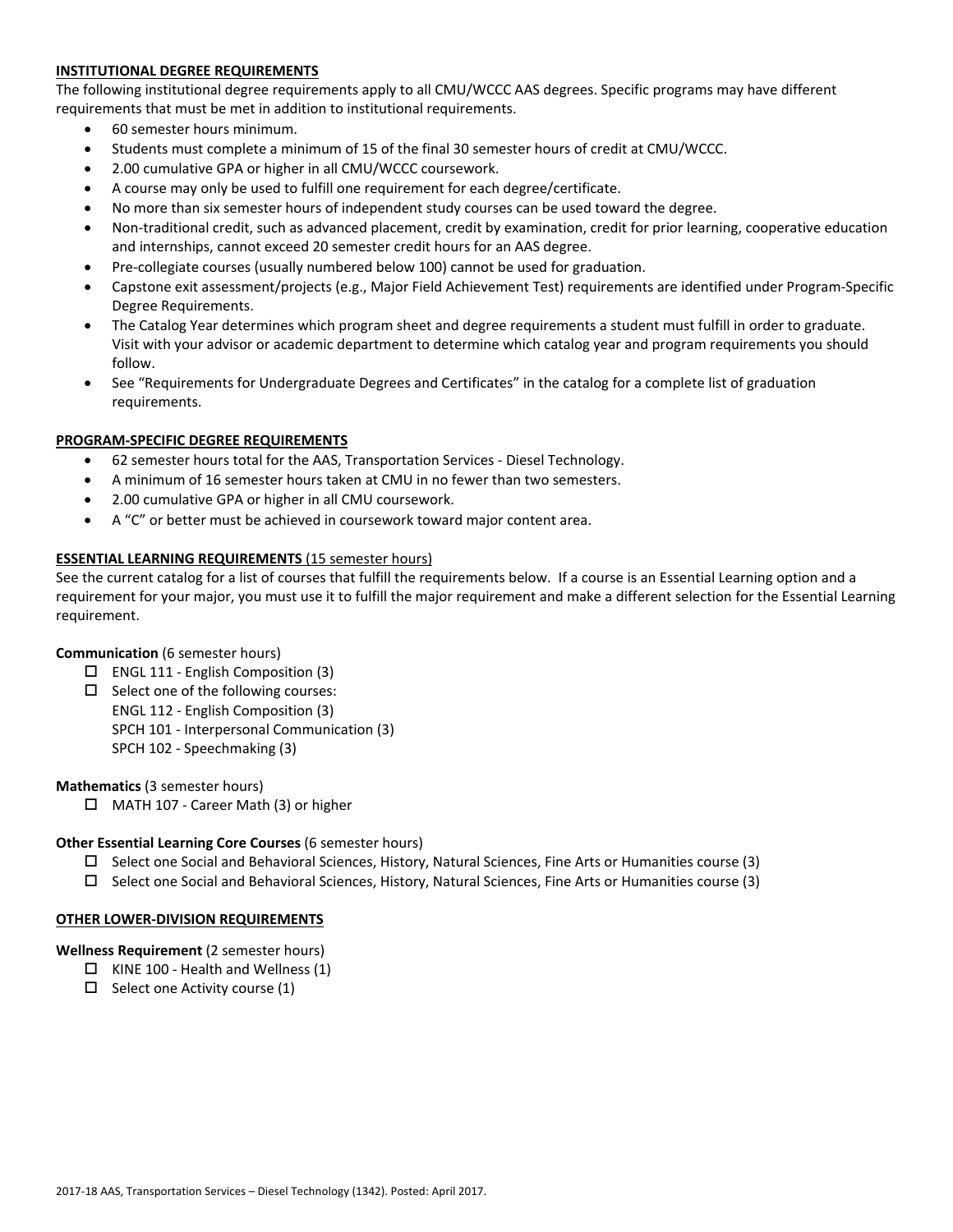#### **AAS: TRANSPORTATION SERVICES ‐ DIESEL TECHNOLOGY** (45 semester hours)

**Required Courses** (29 semester hours)

- $\Box$  TSTC 100 Intro to Transportation Services (2)
- $\Box$  TSTC 101 Vehicle Service and Inspection (3)
- $\Box$  TSTC 130 Electrical I (2)
- $\Box$  TSTC 160 Electrical II (2)
- $\Box$  TSTC 170 Chassis Fundamentals (2)
- $\Box$  TSTC 171 Brakes I (2)
- $\Box$  TSTG 175 Brakes II (2)
- TSTG 195 ‐ Climate Control Service (4)
- TSTG 120 ‐ Industrial Safety Practices (2)
- $\Box$  TSTG 150 Fluid Power (3)
- TSTG 220 ‐ Workplace Skills (3)
- TSTG 135 ‐ Starting and Charging Systems (2)

# **Restricted Electives** (16 semester hours)

Choose 16 semester hours form the list below:

- TSTA 245 ‐ Manual Drive Trains (4) TSTA 275 ‐ Alignment and Suspension Service (3)
- TSTA 267 ‐ Body Controls (3)
- TSTA 287 ‐ Engine Performance and Emissions (3)
- TSTA 289 ‐ Alternative Fuel Vehicles (2)
- TSTD 177 ‐ Air Systems Repair and Service (2)
- TSTD 215 ‐ Diesel Engine Reconditioning (5)
- TSTD 265 ‐ Diesel Engine Controls (3)
- TSTD 275 ‐ Heavy Duty Suspension (2)
- TSTG 115 ‐ Gas Engine Reconditioning (4)
- TSTG 240 ‐ Job Shop (4)
- TSTG 270 ‐ Practical Applications (4)

```
WELD 151 - Introduction to Welding (3)
```
 $\Box$   $\underline{\hspace{1cm}}$   $\underline{\hspace{1cm}}$   $\underline{\hspace{1cm}}$   $\underline{\hspace{1cm}}$   $\overline{\hspace{1cm}}$   $\overline{\hspace{1cm}}$   $\overline{\hspace{1cm}}$   $\overline{\hspace{1cm}}$   $\overline{\hspace{1cm}}$   $\overline{\hspace{1cm}}$   $\overline{\hspace{1cm}}$   $\overline{\hspace{1cm}}$   $\overline{\hspace{1cm}}$   $\overline{\hspace{1cm}}$   $\overline{\hspace{1cm}}$   $\overline{\hspace{1cm}}$   $\overline{\hspace{1$  $\Box$   $\underline{\hspace{1cm}}$   $\underline{\hspace{1cm}}$   $\underline{\hspace{1cm}}$   $\underline{\hspace{1cm}}$   $\overline{\hspace{1cm}}$   $\overline{\hspace{1cm}}$   $\overline{\hspace{1cm}}$   $\overline{\hspace{1cm}}$   $\overline{\hspace{1cm}}$   $\overline{\hspace{1cm}}$   $\overline{\hspace{1cm}}$   $\overline{\hspace{1cm}}$   $\overline{\hspace{1cm}}$   $\overline{\hspace{1cm}}$   $\overline{\hspace{1cm}}$   $\overline{\hspace{1cm}}$   $\overline{\hspace{1$  $\Box$   $\underline{\hspace{1cm}}$   $\underline{\hspace{1cm}}$   $\underline{\hspace{1cm}}$   $\underline{\hspace{1cm}}$   $\overline{\hspace{1cm}}$   $\overline{\hspace{1cm}}$   $\overline{\hspace{1cm}}$   $\overline{\hspace{1cm}}$   $\overline{\hspace{1cm}}$   $\overline{\hspace{1cm}}$   $\overline{\hspace{1cm}}$   $\overline{\hspace{1cm}}$   $\overline{\hspace{1cm}}$   $\overline{\hspace{1cm}}$   $\overline{\hspace{1cm}}$   $\overline{\hspace{1cm}}$   $\overline{\hspace{1$  \_\_\_\_\_\_\_\_\_\_\_\_\_\_\_\_\_\_\_\_\_\_\_\_\_\_\_\_\_\_\_\_\_\_\_\_\_\_\_\_\_\_\_\_\_\_\_\_\_\_\_\_\_\_\_\_\_\_\_\_ \_\_\_\_\_\_\_\_\_\_\_\_\_\_\_\_\_\_\_\_\_\_\_\_\_\_\_\_\_\_\_\_\_\_\_\_\_\_\_\_\_\_\_\_\_\_\_\_\_\_\_\_\_\_\_\_\_\_\_\_  $\Box$  . The contract of the contract of the contract of the contract of the contract of the contract of the contract of the contract of the contract of the contract of the contract of the contract of the contract of the co  $\Box$   $\underline{\hspace{1cm}}$   $\underline{\hspace{1cm}}$   $\underline{\hspace{1cm}}$   $\underline{\hspace{1cm}}$   $\overline{\hspace{1cm}}$   $\overline{\hspace{1cm}}$   $\overline{\hspace{1cm}}$   $\overline{\hspace{1cm}}$   $\overline{\hspace{1cm}}$   $\overline{\hspace{1cm}}$   $\overline{\hspace{1cm}}$   $\overline{\hspace{1cm}}$   $\overline{\hspace{1cm}}$   $\overline{\hspace{1cm}}$   $\overline{\hspace{1cm}}$   $\overline{\hspace{1cm}}$   $\overline{\hspace{1$  $\Box$   $\underline{\hspace{1cm}}$   $\underline{\hspace{1cm}}$   $\underline{\hspace{1cm}}$   $\underline{\hspace{1cm}}$   $\overline{\hspace{1cm}}$   $\overline{\hspace{1cm}}$   $\overline{\hspace{1cm}}$   $\overline{\hspace{1cm}}$   $\overline{\hspace{1cm}}$   $\overline{\hspace{1cm}}$   $\overline{\hspace{1cm}}$   $\overline{\hspace{1cm}}$   $\overline{\hspace{1cm}}$   $\overline{\hspace{1cm}}$   $\overline{\hspace{1cm}}$   $\overline{\hspace{1cm}}$   $\overline{\hspace{1$ 

**Additional expenses** ‐ Students entering the program may be required to purchase or have hand tools and appropriate clothing and safety gear with a total cost of approximately \$2500.00. This does not include cost of required textbooks. These costs may vary with student need and brand or quality of tools or equipment purchased. All safety glasses must meet the minimum industry safety standard of Z‐87 with side shields.